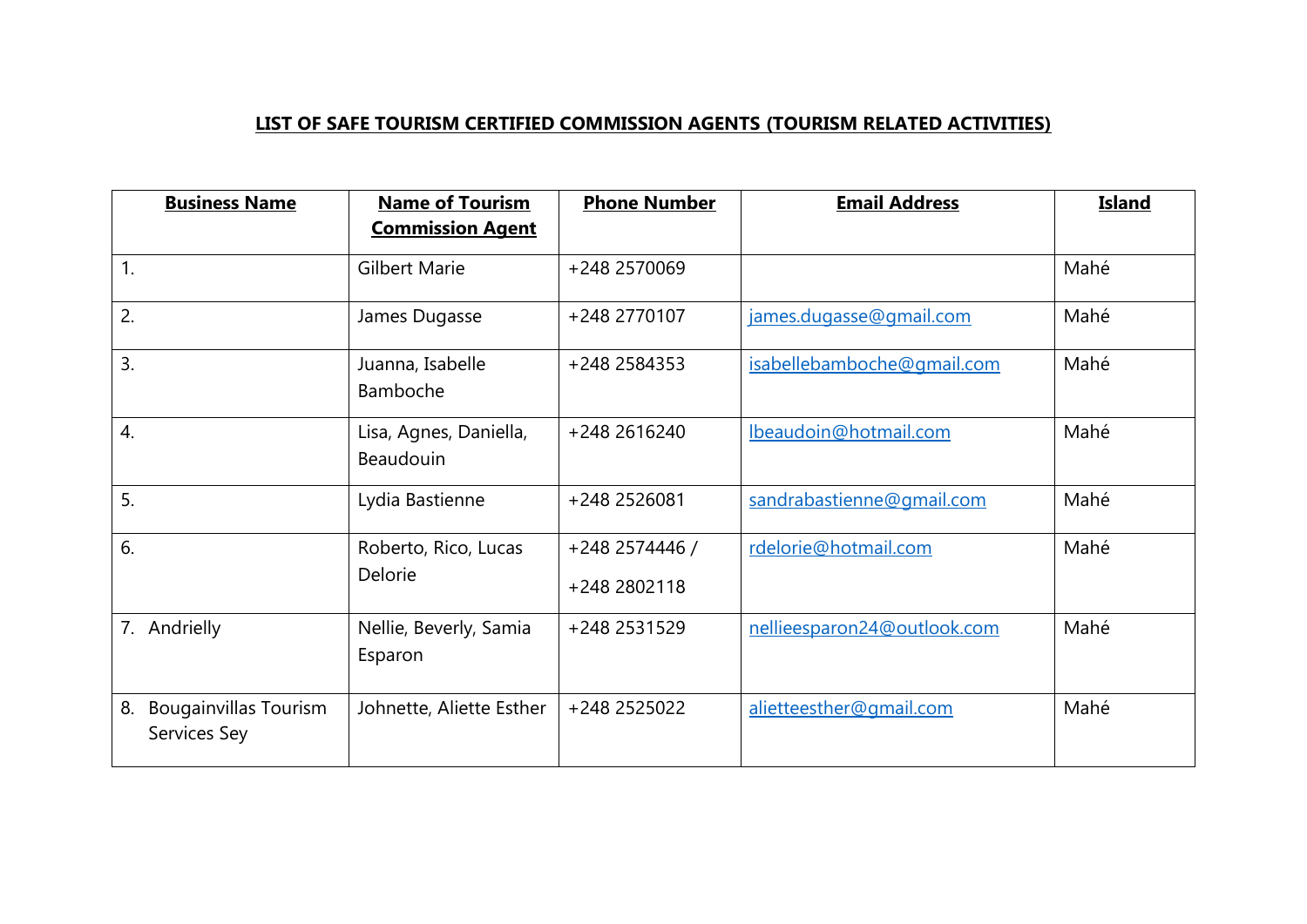| <b>Business Name</b>                          | <b>Name of Tourism</b><br><b>Commission Agent</b> | <b>Phone Number</b>            | <b>Email Address</b>                          | <b>Island</b> |
|-----------------------------------------------|---------------------------------------------------|--------------------------------|-----------------------------------------------|---------------|
| 9.<br>Cocoole Commission<br>Agent Acunamatata | Jimmy Pillay                                      | +248 2544775                   | adrianuzice@gmail.com                         | Praslin       |
| 10. Diamatour                                 | Diamatina Delorie                                 | +248 2584819                   | diamatour@gmail.com                           | Mahé          |
| 11. Max Discovery Ils Tour                    | Maxwell Racombo                                   | +248 2578864                   | racombo4@gmail.com<br>Marina28may@yahoo.co.uk | Mahé          |
| 12. Online Travel Support<br>(Seychelles) LTD | Attila Kelecsényi                                 | +248 2 578 788                 | attila@ots.group                              | Mahé          |
| 13. Save up Agent                             | June Mothee                                       | +248 2820789 /<br>+248 2563890 | junemothee85@qmail.com                        | Mahé          |
| 14. Scegli Tu                                 | Shelda Emmanuel                                   | +248 2512002                   | sceglitu2@gmail.com                           | Mahé          |
| 15. Travelers Tour                            | Jacques Christian<br>Souris                       | +248 2528874                   | travtour@seychelles.net                       | Mahé          |
| 16. Tropical Excursion 2                      | Gaetan Furneau                                    | +248 2581131                   | giovisez@hotmail.com                          | Mahé          |
| 17. Tropical Seychelles 2                     | Giovinella Brown                                  | +248 2513973                   | giovisez@hotmail.com                          | Mahé          |
| 18. Tropical Tours and<br><b>Services</b>     | <b>Melton Ernesta</b>                             | +248 2813007<br>+248 2813006   | tropicaltoursandsvcs@gmail.com                | La Digue      |